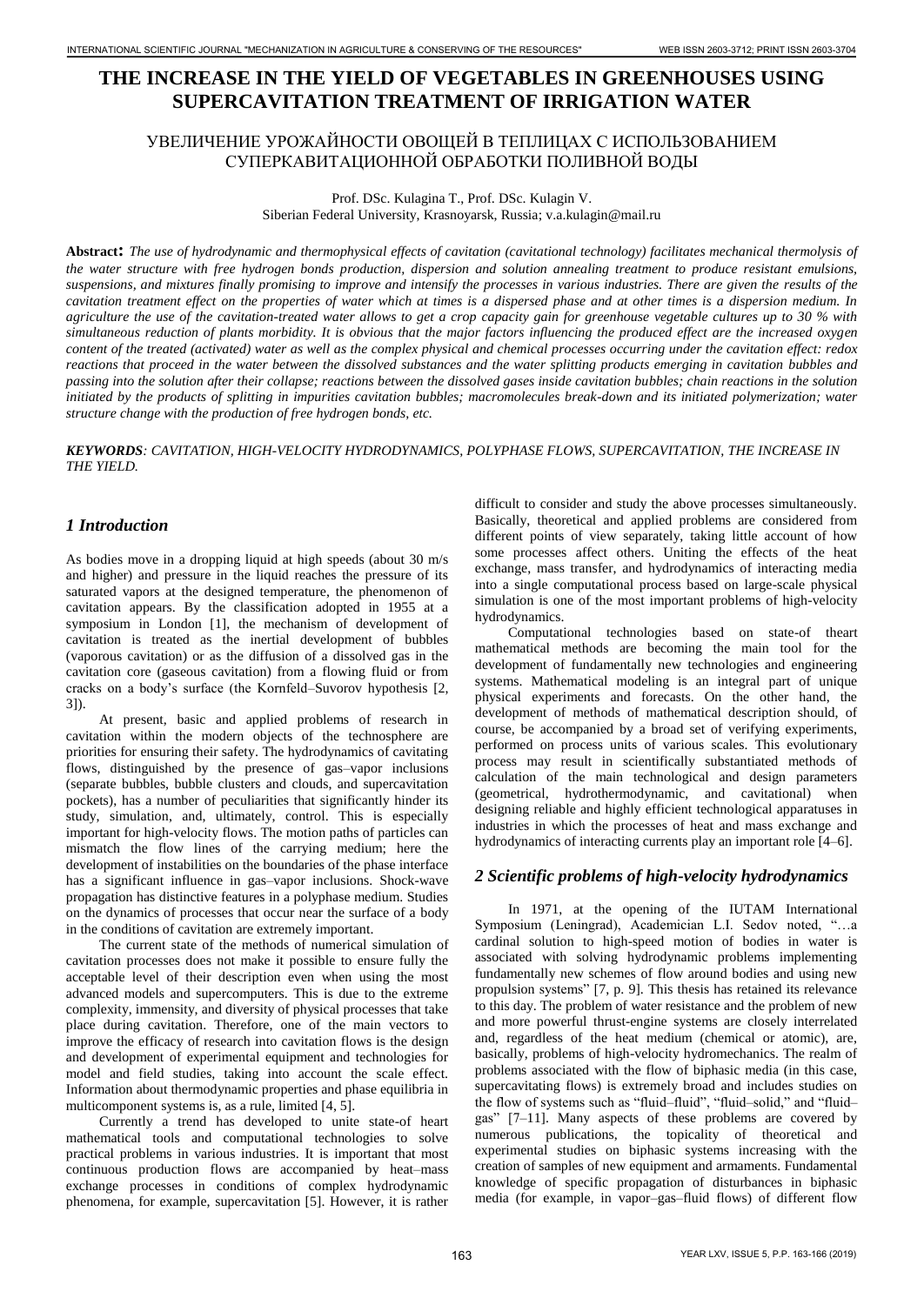structures (regimes) is necessary to analyze the safety and efficacy of the corresponding systems.

Of interest are processes of exciting cavitation by pulses of negative pressure and of the propagation of these pulses in gas–fluid heterogeneous media. The technological importance of study of biphasic gas–fluid flow is great. However, despite the large number of works dedicated to this topic, designers still have no reliable calculation method or recommendations for designing specialpurpose equipment. In the near future, it will be almost impossible to obtain a satisfactory theoretical model that would take into account all aspects of the flow of biphasic systems in which the surface of the interface between phases might have a very complex form. Significant success can be reached in the modeling of such flows if a certain degree of limitation is introduced into the description of the flow structure and the geometrical shape of the interface surface; in other words, the notion of flow behavior or flow regime should be introduced. The theory of advanced cavitating flows is especially necessary for the study of the motion of finite bodies when 3-D cavities appear. The methods of conformal mapping, which are traditionally used to analyze flat flows, prove to be inapplicable to spatial flows. 164 INTERNATIONAL SCIENCE AND A CONSERVER CONSERVER CONSERVER CONSERVER CONSERVER CONSERVER CONSERVER CONSERVER CONSERVER CONSERVER CONSERVER CONSERVER CONSERVER CONSERVER CONSERVER CONSERVER CONSERVER CONSERVER CONSERVE

Interestingly, despite proofs that the uniqueness of solutions to specifically set Helmholtz–Brillouin problems exists, there is not a single precise analytical solution for spatial flows. The hybrid method of E. Trefftz and the asymptotic formulas of P. Garabedian are of a particular nature and are applicable only to the simplest bodies and their motions. Consequently, fundamental studies on spatial cavities and methods of their calculation for bodies of sufficiently arbitrary shapes are necessary. The development of a linearized theory of supercavitating flows for thin elongated bodies will be of great practical importance.

Trends in scientific and technological development anticipate new promising apparatuses and devices that move in water and other fluids at high velocities. This requirement should be accompanied by in-depth study of the most complex thermophysical and hydrodynamic phenomena, as a rule, in biphasic flows. The creation of an experimental technology for model and field studies, which develop the ideas contained in [3–5, 12–18], remains topical.

The use of hydrodynamic and thermo physical effects of cavitation (cavitation technology) [3] facilitates mechanical thermolysis of the water structure with free hydrogen bonds production, dispersion and solution annealing treatment to produce resistant emulsions, suspensions, and mixtures finally promising to improve and intensify the processes in various industries. In that work there are given the results of the cavitation treatment effect on the properties of water which at times is a dispersed phase and at other times is a dispersion medium.

#### *3 Conclusion*

In changing the characteristics of water it has been established that as a result of hydrodynamic treatment its physical characteristics change considerably and are kept long enough (up to 7-10 days) whereby the modified water can be used in various processes.

Fast oxygenation is observed in the air environment, which is explained by the presence besides diffusion mechanism (due to a high degree of compressing the steam-to-gas contents of a cavitation micro bubble), also the kinetic mechanism of saturation of water with the oxygen resulting in a noticeable non-equilibrium of its dissolution process.

Fig. 1 shows the increase of the oxygen equilibrium concentration in the medium of inert gases and nitrogen having effect on the intensity and nature of the oxygenation process kinetics. The nature of oxygenation change in the nitrogen medium is caused by the formation of NO,  $NO_2$ ,  $HNO_2$ ,  $HNO_3$  binding oxygen and hydroxyl radicals. This is verified by the results and conclusions of the investigations of ultrasonic cavitation. An activated molecule of water alongside with radiation and dissipation of excess energy into heat, can dissociate. The  $O<sub>2</sub>$  concentration is increased due to both the hydrodynamic cavitation thermolysis of

water onto  $H \cdot$  and  $OH$  and the respective reactions behavior [5].

.



Fig. 1: The dependence d<sub>0</sub> =  $f(t_{treatment})$  for the unsettled tap water:  $0 - Ar$ ; d – N<sub>2</sub>; x – He; Under the initial O<sub>2</sub> concentration 40 %

In Fig. 2 is shown the dependence of chemiluminescence's intensity for a redistillate. The change of water рН following the cavitation treatment takes place due to the production of various chemical compounds which output depends on the operating mode, on the presence of impurities and gas content in the water. The water thermolysis results in the synthesis of  $H_2O_2$ , which makes for рН decrease. The treatment in the nitrogen medium increases the system acidity due to the production of  $HNO<sub>2</sub>$  and  $HNO<sub>3</sub>$ . The concentration of  $CO<sub>2</sub>$  has a considerable effect on acid-base qualities, which quantity can change as a result of the treatment. The respective pH change under a hydrodynamic cavitation effect depending on the treatment time is shown in Fig. 3.



*Fig. 2: The kinetic curves of chemiluminescence's intensity in the redistill ate*  $(C_0 = 100\%)$ : *1* – *redistill ate treatment in free air, ttreatment = 60 s; 2 – raw redistill ate*

Thus, under the cavitation effect in the aqueous solution containing inert and active gases, it is possible to realize various chemical reactions. Their cavitation initiation is just the ionization and activation of water molecules, rare and active gases, and also the water molecules dissociation. Each of these processes is realized in a definite time  $t \sim 10^{-14}$  s. In connection with the fact that the time of the bubble collapse final stage is  $t \sim 10^{-9} - 10^{-8}$  s, there can be realized power transfer and overcharge processes involving inert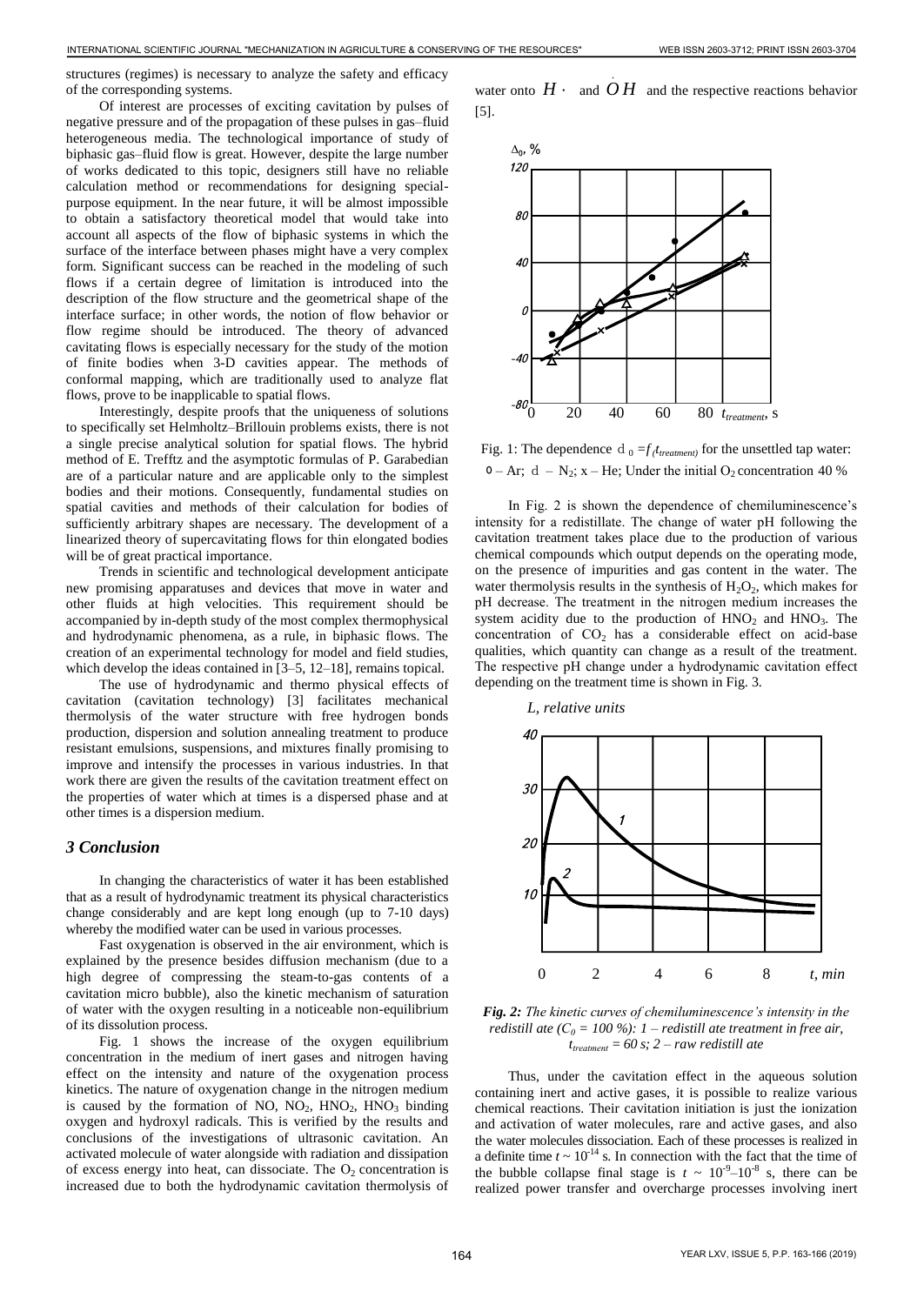gases molecules, which develop in a gas phase according to the equations



*<i>Fig. 3: The dependence*  $d_0 = f_t t_{treatment}$  in free air ( $C_0 = 100$  %): 1 – *redistillate,*  $pH_0 = 5,4$ ;  $2$  – the unsettled tap water,  $pH_0 = 7,0$ 

Along with the above mentioned reactions in the cavitation cavity there are also reactions of radicals transformation that involve chemically active gases and radicals recombination's in the time  $t \sim 10^{-7} - 10^{-6}$  s. As a result of these processes after the cavitation bubble collapse, the products of radical decomposition of H2O molecules and radicals recombination's detected with the help of a spin traps procedure pass on to a solution. As a result the water accumulates molecular  $O_2$ ,  $H_2O_2$ , and other compounds.



*Fig. 4: The seeds germinating capacity: 1 – "Nantes-4" carrots (*d*max = 8.2 %, НСР0.5 = 7.7 %); 2 – "kid" tomato (*d*max = 4.7 %,*  $HCP_{0.5} = 5.9 \%$ ; 3 – "elite" tomato ( $d_{\text{max}} = 11.3 \%$ *НСР0.5 = 11 %)* 

In agriculture the use of the cavitation-treated water allows to get a crop capacity gain for greenhouse vegetable cultures up to 30 % with simultaneous reduction of plants morbidity (Figs. 4, 5). It is obvious that the major factors influencing the produced effect are the increased oxygen content of the treated (activated) water as well as the complex physical and chemical processes occurring under the cavitation effect [19, 20]:

redox reactions that proceed in the water between the dissolved substances and the water splitting products emerging in cavitation bubbles and passing into the solution after their collapse;

reactions between the dissolved gases inside cavitation bubbles;



*Fig. 5: The results of the experiments with the "September" cucumber: K – frequency rate of treatment* 

chain reactions in the solution initiated by the products of splitting in impurities cavitation bubbles;

macromolecules break-down and its initiated polymerization;

water structure change with the production of free hydrogen bonds, etc.

The obtained result is in good agreement with other researchers' experiments, who have applied the given technology with the efficiency of 15-20 % when using the cavitation-treated water as potable water in animal raising and in fish whitebait raising from berries.

In food industry the cavitation treatment makes for increased juice extraction (approximately by 15 %) (wine industry), for cutting the time of preliminary and base liming of beetroot diffusion juices approximately 10 times less (sugar industry), qualitative extraction of nutrients from fruits and plants when producing various food supplements and vitamins, etc. [5].

#### REFERENCES

1. Eizenberg, P. "On the mechanism of cavitation," Izv. Akad. Nauk SSSR, Mekh., No. 5, 24–32 (1958).

2. Kornfeld, M. Elasticity and Strength of Fluids (GITTL, Moscow, 1951) [in Russian].

3. Ivchenko V., V. Kulagin, and A. Nemchin, Cavitation Technology , Ed. by G. Logvinovich (Izd. KGU, Krasnoyarsk, 1990) [in Russian].

4. Demidenko, N., V. Kulagin, and Yu. Shokin, Modeling and Calculating the Technology of Distributed Systems (Nauka, Novosibirsk, 2012) [in Russian].

5. Demidenko, N., V. Kulagin, Yu. Shokin, and F.-Ch. Li, Heat– Mass Exchange and Supercavitation (Nauka, Novosibirsk, 2015) [in Russian].

6. Kulagin, V., V. Moskvichev, N. Makhutov, D. Markovich, Yu. Shokin, Physical and Mathematical Modeling in the Field of High-Velocity Hydrodynamics in the Experimental Base of the Krasnoyarsk Hydroelectric Plant, *Herald of the Russian Academy of Sciences,* 2016, Vol. 86, No. 6, pp. 454–465; DOI: 10.1134/S1019331616060034

7. Sedov, L. Unsteady Water Flows at High Velocities. Opening Speech at the IUTAM Symposium (Nauka, Moscow, 1973) [in Russian].

8. Ivchenko, V. "Cavitation and some problems of hydrodynamics," in Applied Hydrodynamics Studies (Naukova Dumka, Kiev, 1965) [in Russian].

9. Logvinovich, G. Hydrodynamics of Fluids with Free Boundaries (Naukova Dumka, Kiev, 1969) [in Russian].

10. Ivchenko, V. Hydrodynamics of Supercavitating Mechanisms (Izd. Irkutsk. Gos. Univ., Irkutsk, 1985) [in Russian].

11. Logvinovich, G., V. Buivol, A. Dudko, et al., Fluids with Free Surfaces (Naukova Dumka, Kiev, 1985) [in Russian].

12. Viter, V. and V. Kulagin, Large-Scale Gravitational Hydrodynamic Tunnels (IPTs KGTU, Krasnoyarsk, 2006) [in Russian].

13. Gorshkov, A. and A. Rusetskii, Cavitation Tunnels (Sudostroenie, Leningrad, 1974) [in Russian].

14. Pershin, S. "Regularities in the development of cavitation